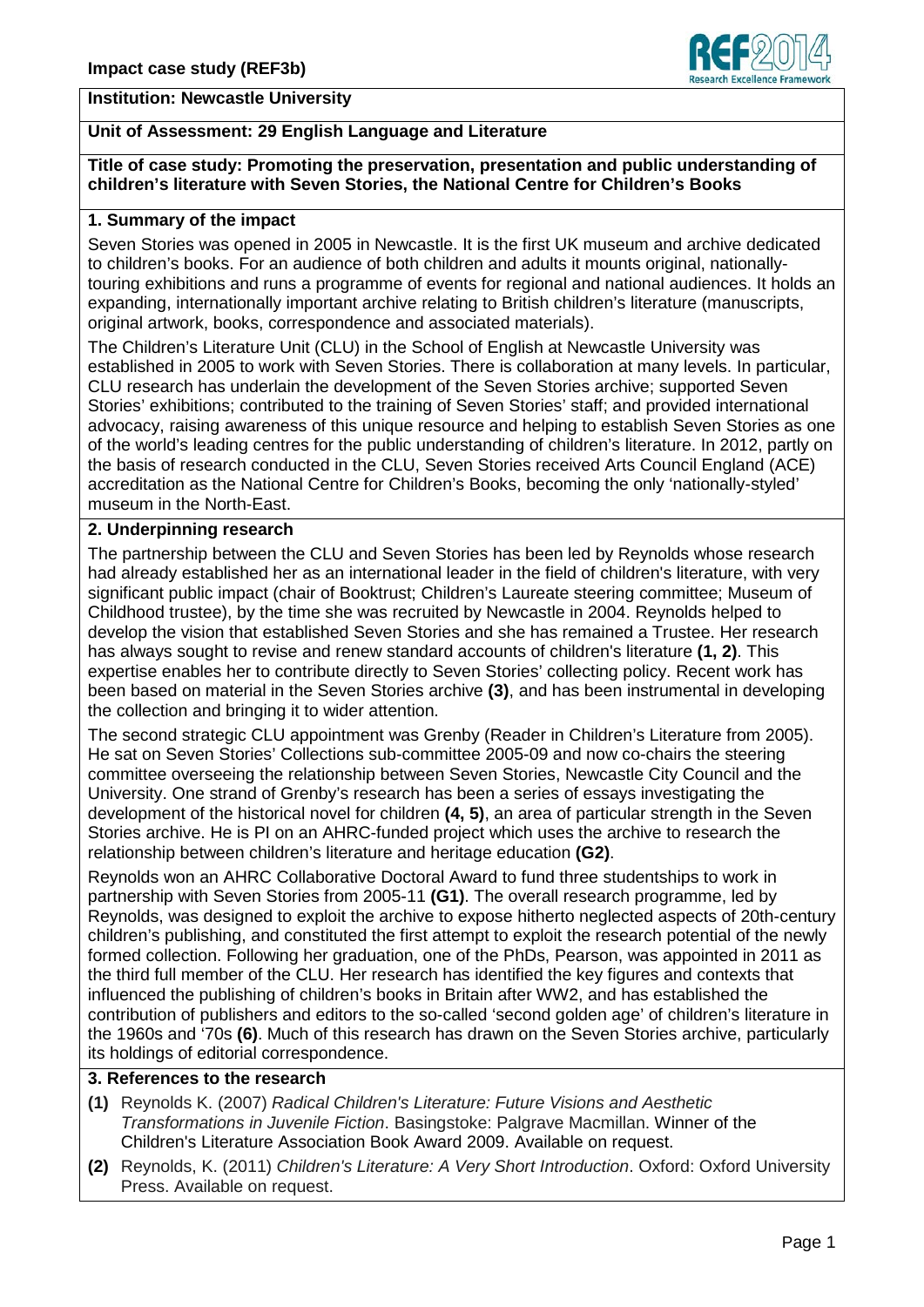

- **(3)** Reynolds, K. (2013) 'Recoupling Text and Image: Graham Greene's *The Little Train*', *The Lion and the Unicorn*, 37, 1-19. REF2 output: 184828.
- **(4)** Grenby M. O. (2008) '"Surely there is no British boy or girl who has not heard of the battle of Waterloo!" War and Children's Literature in the Age of Romanticism'. In: Andrea Immel and Elizabeth Goodenough, eds. *Under Fire: Childhood in the Shadow of War*. Detroit: Wayne State University Press, pp.39-57. REF output: 2012.
- **(5)** Grenby M. O. (2011) 'History in Fiction: Contextualization as Interpretation in Robert Louis Stevenson's *Kidnapped*', in Vallone, L., Mickenberg, J. (eds.) *The Oxford Handbook to Children's Literature*. New York: Oxford University Press, pp.275-292. Available on request.
- **(6)** Pearson, L. (2013) *The Making of Modern Children's Literature: British Children's Publishing in the 1960s and 1970s*. Aldershot: Ashgate. REF2 output: 178443.
- **G1.** Reynolds, K. (2005) 'The Making of Modern Children's Literature'. AHRC Grant for 3 full Collaborative Doctoral Studentships with Seven Stories.
- **G2.** Grenby M. O. (2013) 'Children's literature and young people's engagement with heritage and the historic built environment' (£30k). AHRC Grant, ref: AH/K005634/1.

# **4. Details of the impact**

Besides its work with children, a key mission of Seven Stories is to further the understanding of children's books among adults. It achieves this principally through the activities and services associated with the unique materials in its archive. CLU research has significantly contributed to Seven Stories' success in fulfilling this mission in 4 interlinked ways:

- 1. Through developing the Seven Stories archive, including establishing its value and its potential to support research, and raising awareness of it among scholars worldwide;
- 2. Through the development of Seven Stories exhibitions;
- 3. Through shared delivery of an events programme that establishes Seven Stories as a centre for the public understanding of children's literature and significantly extends public discourse on the subject;
- 4. Through the provision of Continuous Professional Development for Seven Stories staff.

As Kate Edwards, Chief Executive of Seven Stories, notes, each of these interventions has contributed directly to the fulfilment of goals identified by Arts Council England, so that CLU research has been instrumental in 'the success of our application for museum accreditation, with the additional standard of National styling in 2012' **(IMP1)**. Seven Stories was able to demonstrate to ACE, for example, that CLU research was important in 'Building the *Excellence and diversity* of our learning and events programmes', 'Increasing the *diversity and skill of arts leadership and workforce*' and 'highlighting the research value of the Seven Stories Collection' which 'encouraged other scholars to make use of the resource.' **(IMP1, IMP2)**.

Archive and exhibitions: preserving and presenting children's literary heritage

As Sarah Lawrance, Collection Director at Seven Stories, puts it, 'Reynolds's expert advice in almost all areas of modern and contemporary children's literature has been instrumental in many of the most significant acquisitions to the Collection' **(IMP3)**. Reynolds' research across the range of 20th-century children's literature **(1, 2)** has enabled her to advise on all recent acquisitions, and she has chaired the Literature, Programme and Acquisitions Sub-Committee since 2010, authorising all purchases and gifts. During her time as Chair, there have been 140+ accessions, from individual items to entire collections. These have embraced such high-profile acquisitions as the Blyton archive (purchased 2010), including typescripts of nine novels which formed the centrepiece of Seven Stories' 'Many Adventures of Enid Blyton' exhibition (opened May 2013). The research activity at CLU, and Reynolds's work in particular, often has a bearing on donors' decisions to offer work to Seven Stories. In some instances, as Lawrance notes, 'Reynolds's work has led directly to an acquisition', as was the case with the archive of the anarchist children's writer Olive Dehn, which 'was donated to Seven Stories in 2012, following Reynolds's visits to the family in connection with her work' **(IMP3)**.

Reynolds' research has also underpinned successful fundraising efforts for major purchases. These have included the Blyton archive, bought at auction with £40k funding from the Heritage Lottery Fund and the MLA/V&A Purchase Grant Fund, and Edward Ardizzone's watercolours for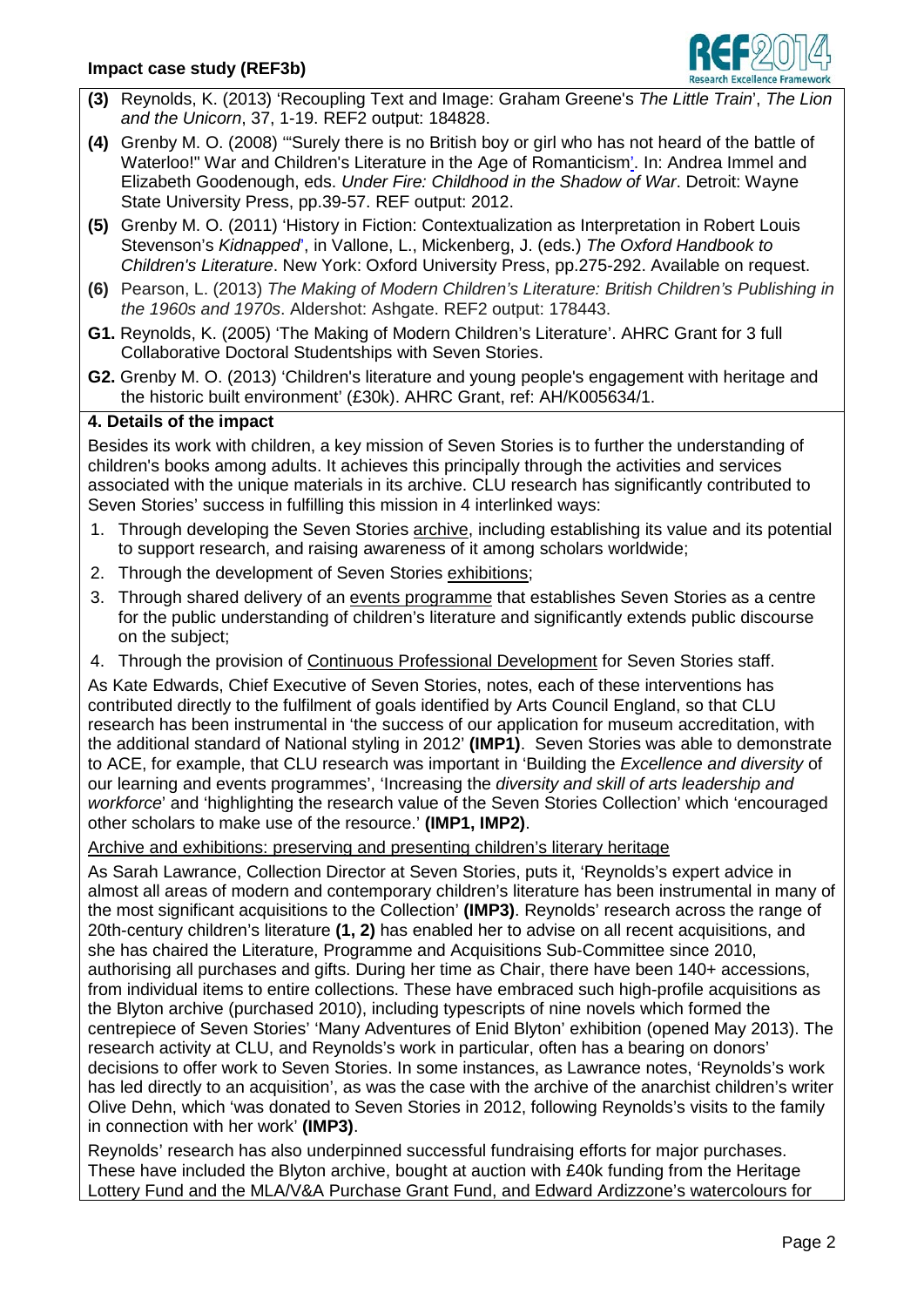

Graham Greene's picturebook *The Little Train*, purchased with £50k raised from the Art Fund, the V&A Purchase Grant Fund, and the Friends of the National Libraries in 2011. The rationale for the acquisition was explained by Reynolds' research on Greene's picturebook and the two contrasting sets of images (the 1946 originals by Greene's lover Dorothy Cragie, the second from 1973 by Ardizzone), work she subsequently published (**3**). Reynolds also advised on display panels for the 2009-10 exhibition 'All Aboard! And Away We Go', featuring work by Ardizzone.

Similarly, Lawrance affirms, 'Professor Grenby's work on historical fiction for children provided a context for successful funding applications to the Heritage Lottery Fund and Pilgrim Trust for the purchase of the Leon Garfield archive in 2009' **(IMP3)** while Pearson's work in the archive during her collaborative studentship **(G1)** has played in important role in cataloguing, interpretation, and helping to justify further acquisitions. In particular, her doctoral research, published as a monograph **(6)**, on Kaye Webb, editor at Puffin Books, contributed greatly to the development and deployment of a major exhibition, 'There's Nuffin Like a Puffin, 70 Years of Puffin Books'. 71,818 visitors saw the exhibition at Seven Stories (2010-11) and a further 8,701 at Lyme Park in Cheshire (2012-13). As Debbie Beeks, Seven Stories' Learning Manager, confirms, 'Pearson's research into British children's publishing in the 1960s and 70s was particularly valuable in the lead-up.… Her involvement had a positive impact not only on the exhibition itself but also on the training for our learning team and facilitators' **(IMP4)**.

Events: raising awareness, enhancing understanding and extending public discourse

Reynolds' Collaborative Doctoral Award **(G1)** was specially commended in the AHRC Annual Report for having 'played an important role in raising the profile of Seven Stories as a nationally important resource' **(IMP5)**. Another programme designed in part to raise awareness of Seven Stories' research potential was the HLF-funded 'Telling Histories' programme (2009-10) organised around archival holdings relating to some of Britain's pre-eminent writers of children's historical fiction (Garfield, Rosemary Sutcliff, Geoffrey Trease). Grenby's research on children's historical fiction since the early 19th century was an important foundation of the programme. The flagship event was 'Past Continuous' (2009), a conference organised by Grenby and Reynolds, which explored the place of children's writers as creators of histories and the role of historical fiction in engaging young people with history and heritage. Attracting 50 delegates (the general public, authors, and academics, including many whose interests lay outside the organisation's key collection period), the conference raised both public and scholarly awareness of Seven Stories' collections and enabled Seven Stories to make connections with children's literature communities across the UK and beyond. The use of materials from the Seven Stories archive, publicly demonstrated at the conference, 'was one of the factors which persuaded the daughter of writer Geoffrey Trease to transform the long term loan of his archive into a donation' (as a result of attending the event) **(IMP3)**.

Expanding the public understanding of children's literature is another core aim of the CLU, and the partnership with Seven Stories provides an effective means of achieving it. CLU staff have used their research expertise to develop a custom-designed programme of public talks, seminars and lectures, delivered by themselves and selected external speakers for non-academic audiences in partnership with Seven Stories. Reynolds and Grenby also work together with Seven Stories to programme the Fickling Lecture, each year inviting and briefing a major voice in cultural affairs to speak to an audience of 300+ members of the public on the place of children's literature in contemporary society. In the period 2008-13, lecturers have been Shami Chakrabarti, Roddy Doyle, Nick Hornby, Sarah Brown and Sandi Toksvig. As well as benefiting the public, these have contributed to Seven Stories' delivery of ACE's Accreditation Goals to bring the arts and cultural heritage to wide public audiences.

#### Continuous Professional Development (CPD) at Seven Stories and beyond

CLU and Seven Stories staff also collaborate in organising the 'Looking at Children's Books' events (6 per year since 2008). This series is open to all but is carefully tailored to fit the professional needs of Seven Stories staff. The talks are specifically designed to excavate the Seven Stories archive and to raise awareness of it, both for the general public and the staff. It draws on CLU research expertise in a number of ways: for example CLU staff programme the lecture series, suggest research themes, and help to source materials provided for discussion and display. Since her appointment in 2011, Pearson has substantially expanded the programme's reach and significance and tied it more closely to the archival holdings. Drawing on her unique